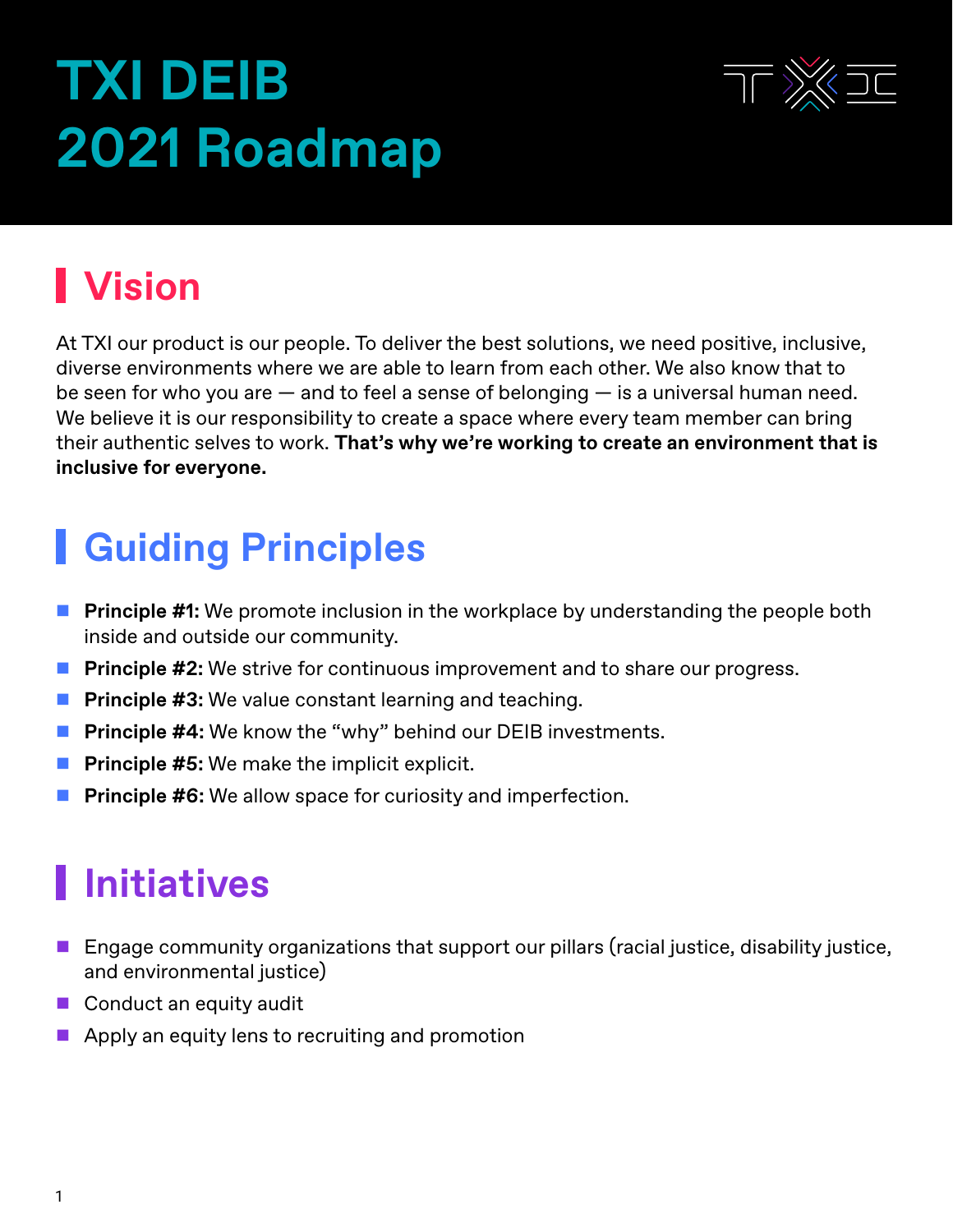### **Initiative #1: Engage community organizations that support the three pillars: racial justice, disability justice and environmental justice**

#### **Ambition**

*TXI is an active leader in the community, an employer of choice and a supporter of racial justice, disability justice and environmental justice through its collaborations.*

#### **Goal**

Use a proportion of our profits, volunteer time and influence to support organizations in service of our three pillars: racial justice, disability justice and environmental justice.

#### **Evaluation**

Identify organizations to support and define what community engagement looks like for TXI.

- $\blacksquare$  Define what community means at TXI, and the goals and 2021 priorities for community engagement.
- Create/cultivate professional relationships with key community-based stakeholders.
- $\blacksquare$  Work closely with community leaders to establish collaborative relationships between TXI and community members that ultimately support DEIB and address the three pillars.
- $\blacksquare$  Define what the three pillars mean at TXI.

#### **Action**

Partner with organizations that have an impact on one or more of the three pillars of racial justice, disability justice and environmental justice.

- $\blacksquare$  Begin outreach to these organizations.
- $\blacksquare$  Establish a plan to exchange expertise and services.
- $\blacksquare$  Partner community engagement chair with internal teams that are currently working on the three pillars at TXI to facilitate partnerships with community partners.
- $\blacksquare$  Identify opportunities for TXI sponsorship (like conferences), collaboration (client projects), or commitment (donations) to organizations aligned with our vision and the three pillars.
- $\blacksquare$  Identify opportunities to invite in and learn from others' experiences.
- $\blacksquare$  Identify opportunities for mentoring and sharing our experiences and learnings with others.
- $\blacksquare$  Identify opportunities for engagement and relationship-building in communities where we wish to recruit future members of our team.

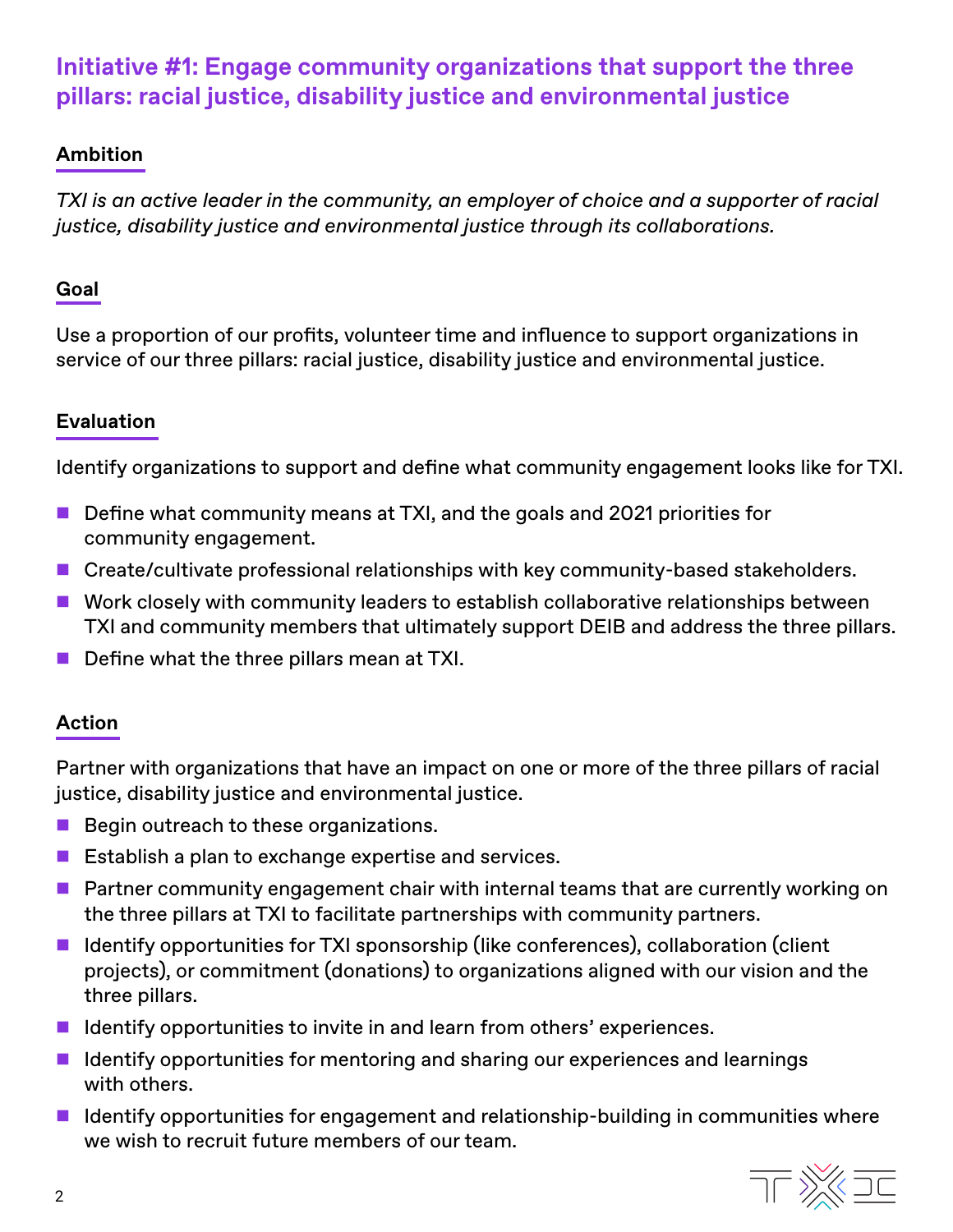#### **FY22+ initiatives**

Publicly announce the TXI endowment and the causes and organizations we are looking to support.

#### **Supporting metrics**

- We have completed at least one example of each of the five ways of community **engagement:** funding sponsorship, learning opportunities, hiring and sourcing, speaking and teaching opportunities, and client engagements.
- We have distributed \$15,000 towards supporting organizations and causes.
- We have established a relationship with three organizations representing each of the **three pillars:** racial justice, disability justice, and environmental justice.
- 25% of TXI employees have participated in mentoring, teaching, coaching, or otherwise engaging in the community.
- **E** Quantify the number of learning opportunities brought to TXI from community thought leaders (our blog, podcast, lunch and learns, etc).

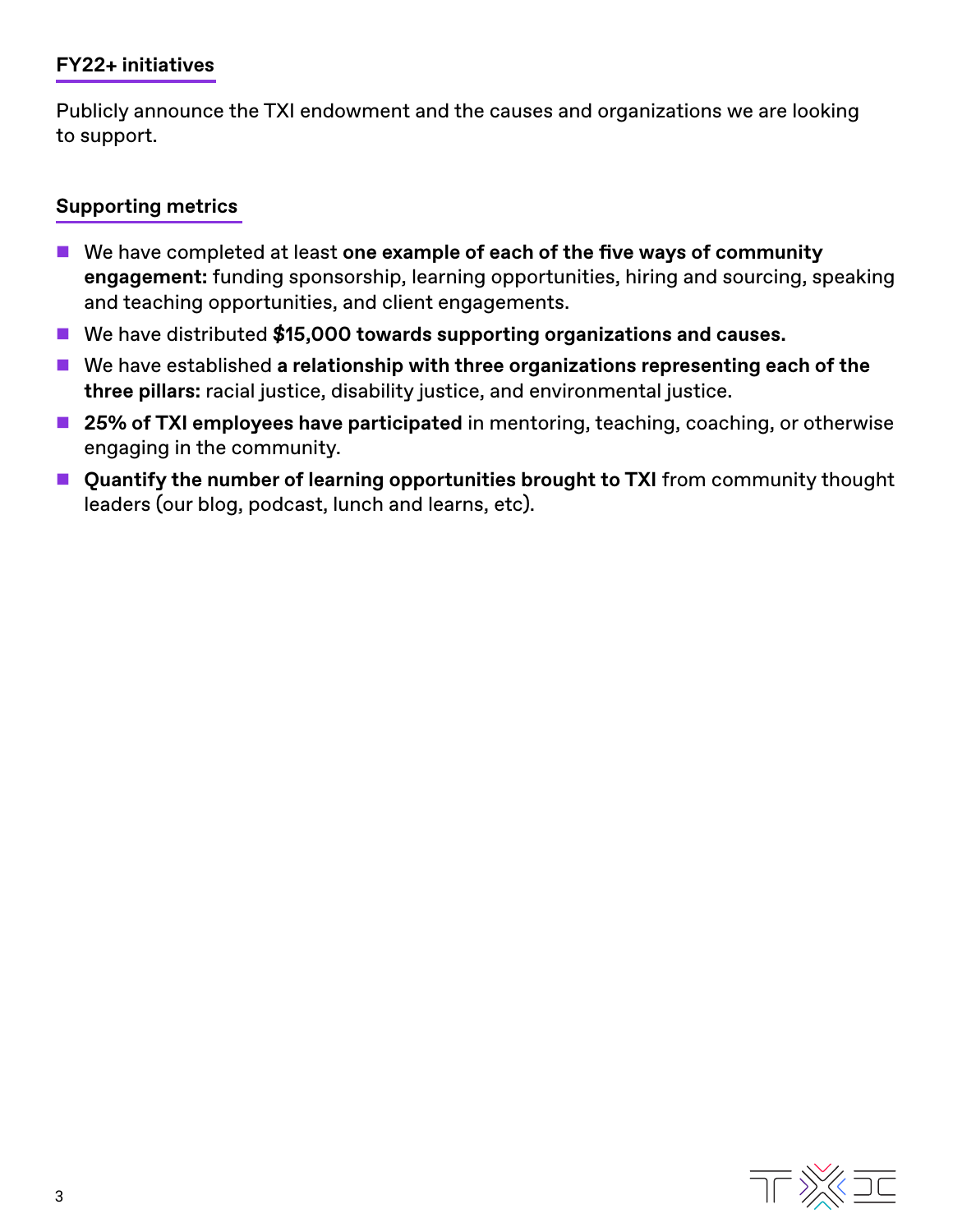### **Initiative #2: Conduct an equity audit**

#### **Ambition**

*TXI will be an organization with equitable systems in place.*

#### **Goal**

Analyze TXI's internal tools and processes to determine where our culture is equitable and where it could be improved.

#### **Evaluation**

Identify any institutional practices that produce discriminatory trends in data that affect employees.

- Analyze company values, current tools and common practices.
- Analyze a new framework for all employment levels.
- $\blacksquare$  Distribute a self-identification survey across the organization to more inclusively capture representation.
- Conduct a compensation analysis.

#### **Action**

Ensure equity audit is conducted and acted on.

- $\blacksquare$  Hire a third party to conduct the audit.
- $\blacksquare$  Determine whether we will refine current practices or define new ones.

#### **FY22+ initiatives**

Schedule 2022 equity audit to measure progress.

#### **Supporting metrics**

- We have met a target completion rate of 80% on the anonymous survey of TXI.
- We have published some early results of the survey.
- We have interviewed 100% of the leadership team and 50% of the rest of the company to gain more insights.

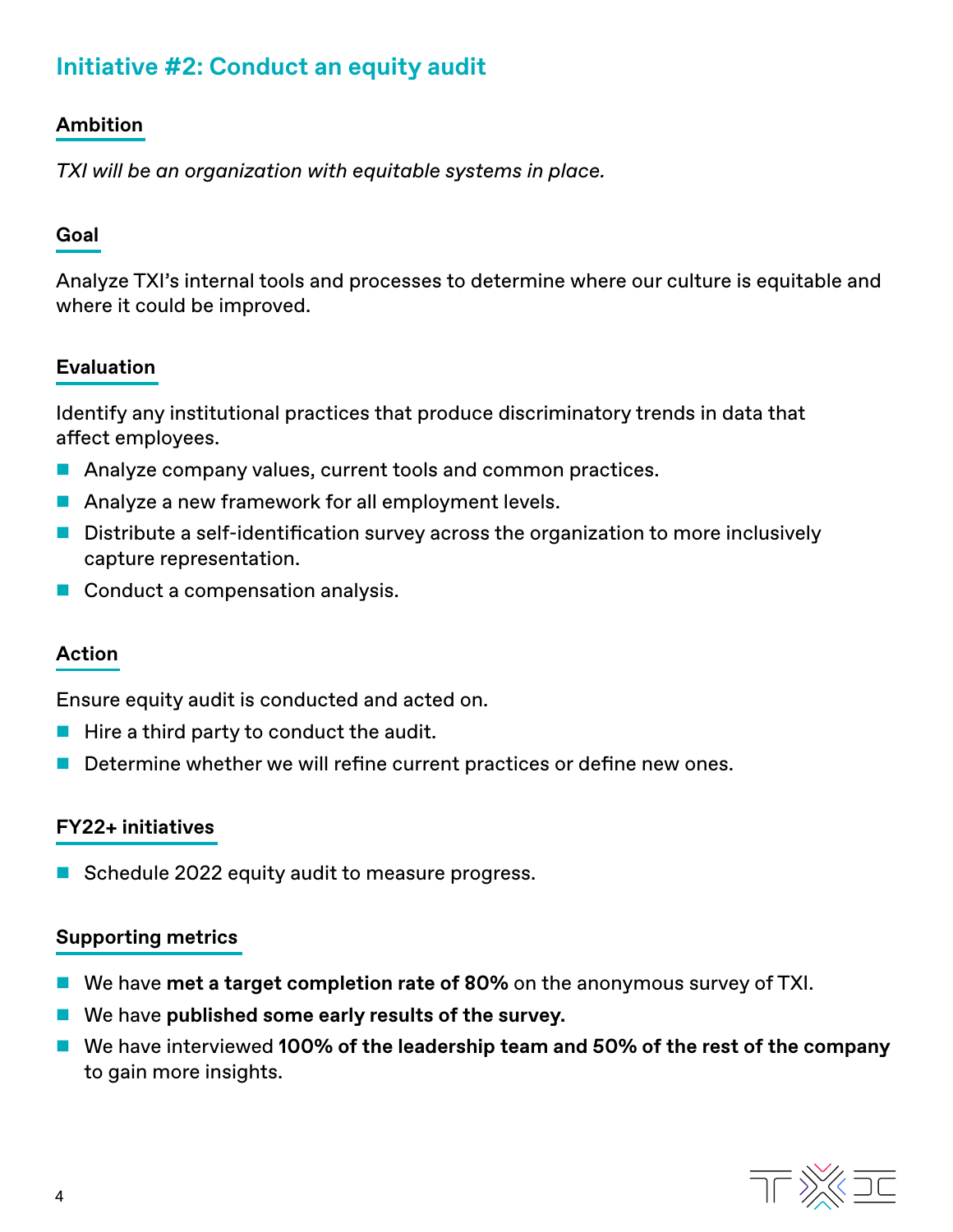### **Initiative #3: Make structural changes to recruiting and retention**

#### **Ambition**

*Our teams have more equitable hiring and retention practices that are evaluated annually with an equity audit.*

#### **Goal**

Improve the structures making hiring and retention more equitable to contribute to team diversity and a healthy culture.

#### **Evaluation**

Analyze the current systems in place for hiring and retention (see equity audit above).

- $\blacksquare$  Analyze whether the current practices in place are equitable.
- $\blacksquare$  Understand the capacity for making these practices equitable.
- Create a baseline to measure against and activate DEIB in our sourcing and hiring process.
- $\blacksquare$  Apply an equity lens to our retention and promotion efforts.

#### **Action**

Create processes for change and accountability.

- $\blacksquare$  Publish our diversity annual report and its findings (both internally and externally).
- Create a multi-year strategy to correct for overrepresentation at TXI that addresses all levels: leadership, senior and principal consultants, associate consultants and the new TXI Board.
- Start a new recruiting/sourcing process including a rollout of new tools, new partners for job sourcing and training on the process.
- $\blacksquare$  Write up an expectations document for potential hires to prepare them for the entire pipeline (recruiting, interviewing, offer, etc.).
- $\blacksquare$  Write up a new employee experience and journey for interviewing, reviews, feedback and promotion.
- Make tool/process changes to foster an improved culture of feedback.
- **Establish a new level model to support multiple and flexible growth paths.**
- **E** Launch a new review process for gathering feedback.
- $\blacksquare$  Launch a new promotion process for evaluating levels and growth.
- $\blacksquare$  Launch a new salary band and compensation process.

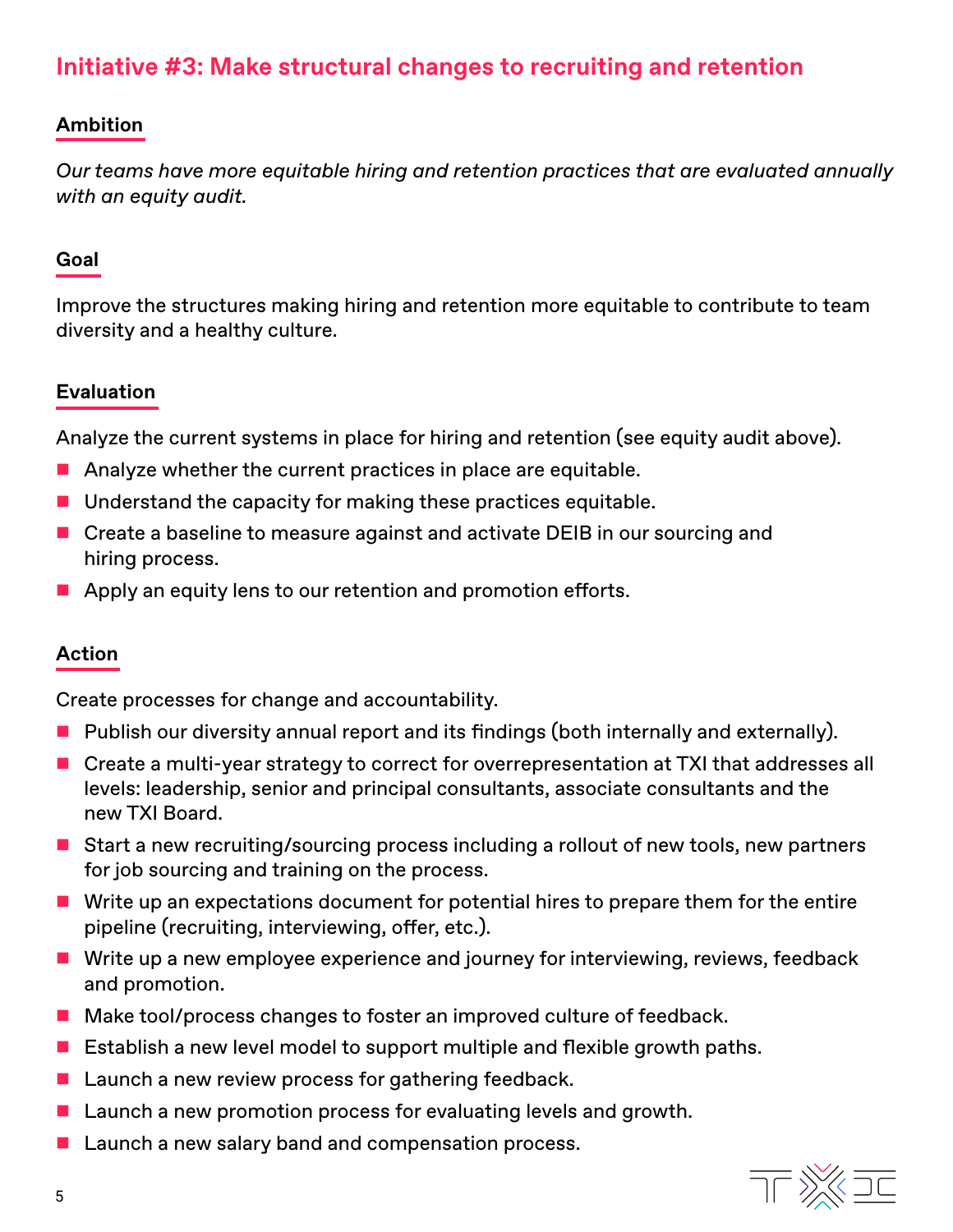#### **FY22+ initiatives**

Conduct a third-party compensation and pay equity audit.

#### **Supporting metrics**

- Job listings are always open on our site and at least 75% of our paid job listings are on **diversity boards** like Diversify Tech, POCIT, Tech Ladies, etc.
- **E** We have reduced overrepresentation by 10% at the end of three years while continuing to grow our headcount. [Appendix](#page-6-0)
- We have a three-seat TXI Board where ...
	- O ... At least one member will be a person who identifies as female or non-binary.
	- O ... At least one member will be a person of color (with a specific focus on Black/ Latinx/Indigenous voices).
- Our retention rate is at least 85% year-over-year.
- More than 80% of TXI has completed the engagement survey and our engagement **score is at least 80,** including when we review and parse by race, gender and other underrepresented identities.